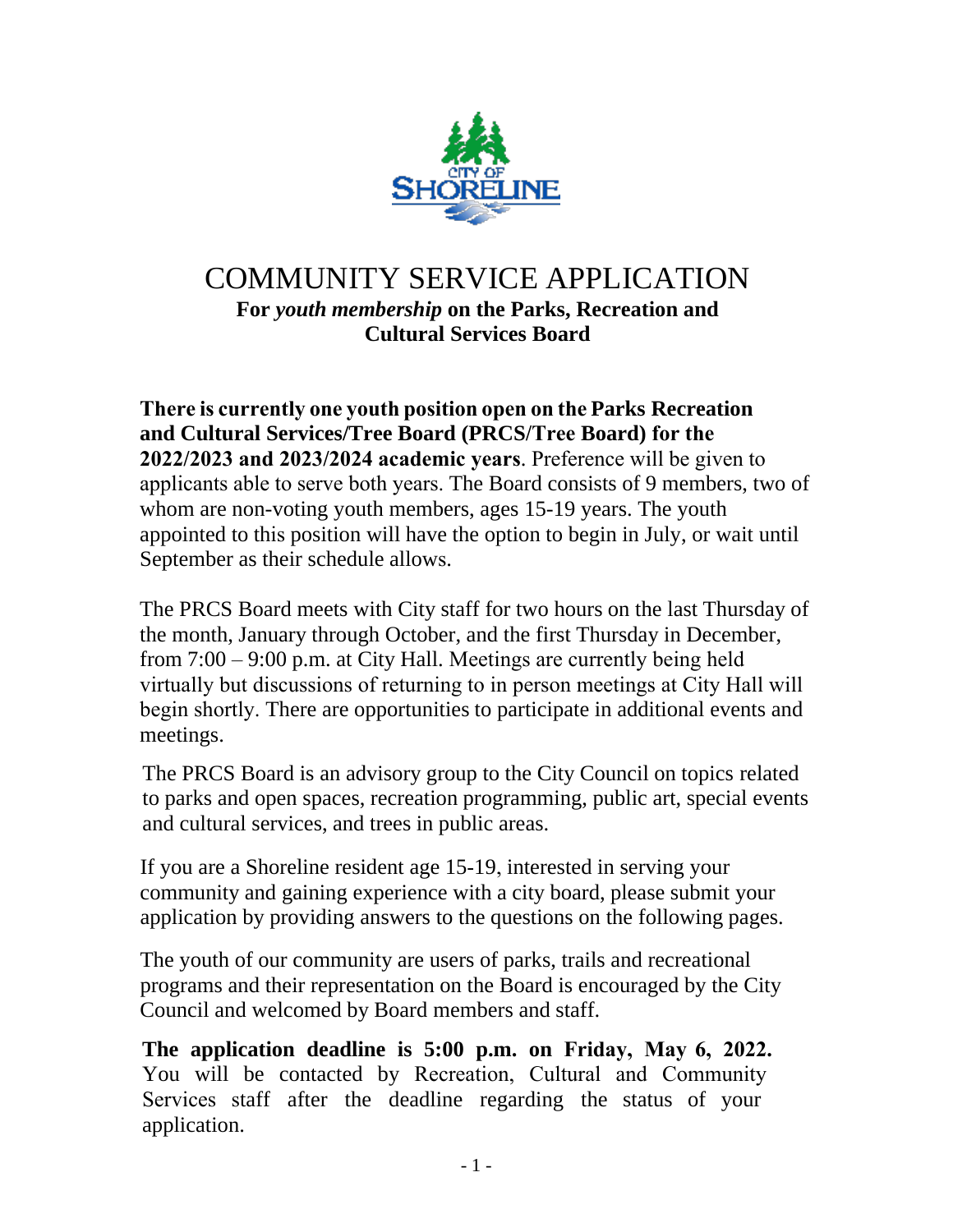Please supply the following information. Applicants must live in Shoreline to be eligible to apply.

|                                                                                                              | Age: |
|--------------------------------------------------------------------------------------------------------------|------|
|                                                                                                              |      |
|                                                                                                              |      |
|                                                                                                              |      |
|                                                                                                              |      |
| What academic subjects interest you most?                                                                    |      |
| ,我们也不会有什么。""我们的人,我们也不会有什么?""我们的人,我们也不会有什么?""我们的人,我们也不会有什么?""我们的人,我们也不会有什么?""我们的人                             |      |
|                                                                                                              |      |
| List your extra-curricular activities (including sports, music, clubs, leadership groups,<br>social groups): |      |
|                                                                                                              |      |
|                                                                                                              |      |
|                                                                                                              |      |
| How have you been involved in the Shoreline Community?                                                       |      |
|                                                                                                              |      |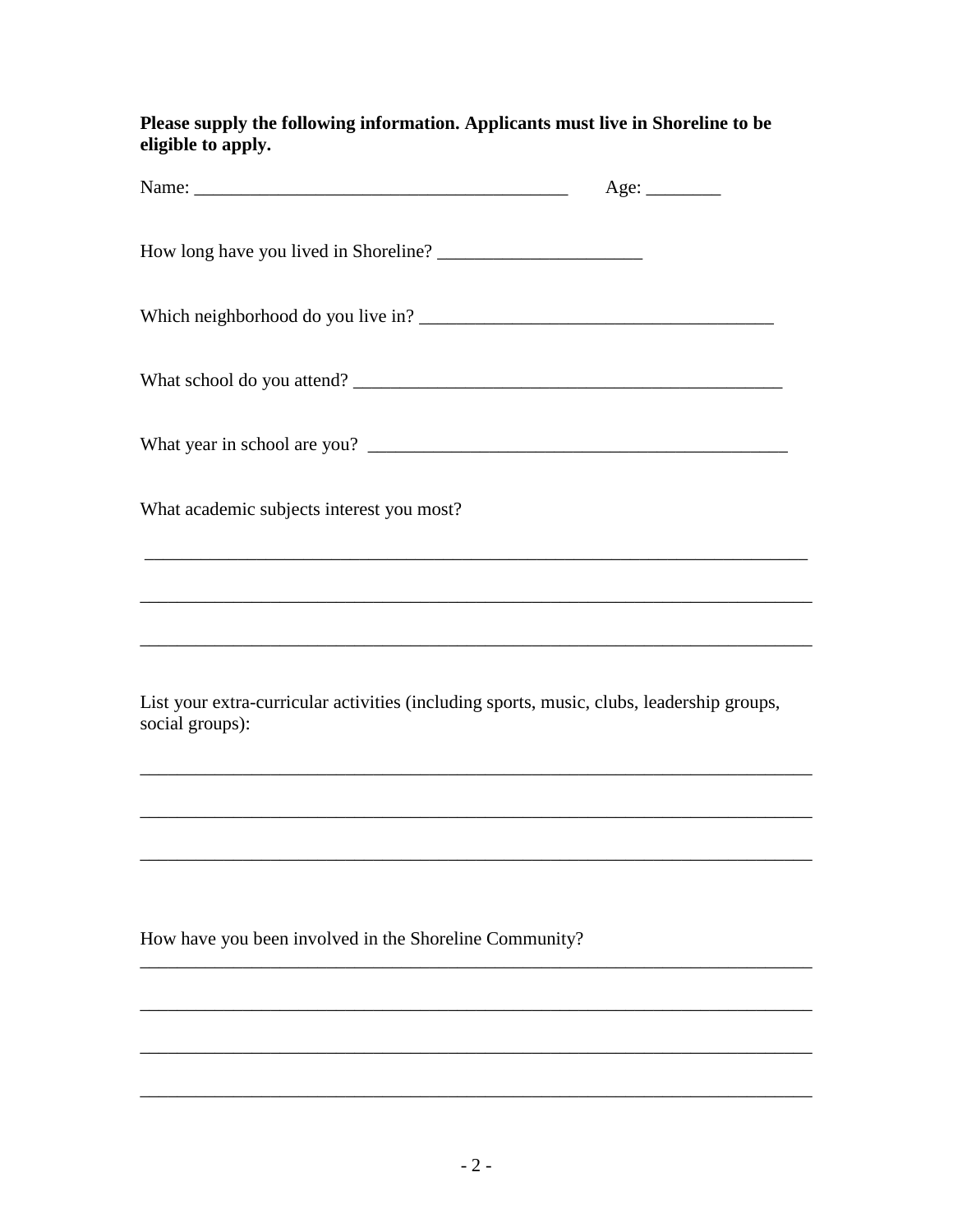Have you ever served on a committee? If so, describe your experience.

\_\_\_\_\_\_\_\_\_\_\_\_\_\_\_\_\_\_\_\_\_\_\_\_\_\_\_\_\_\_\_\_\_\_\_\_\_\_\_\_\_\_\_\_\_\_\_\_\_\_\_\_\_\_\_\_\_\_\_\_\_\_\_\_\_\_\_\_\_\_\_\_

\_\_\_\_\_\_\_\_\_\_\_\_\_\_\_\_\_\_\_\_\_\_\_\_\_\_\_\_\_\_\_\_\_\_\_\_\_\_\_\_\_\_\_\_\_\_\_\_\_\_\_\_\_\_\_\_\_\_\_\_\_\_\_\_\_\_\_\_\_\_\_\_

\_\_\_\_\_\_\_\_\_\_\_\_\_\_\_\_\_\_\_\_\_\_\_\_\_\_\_\_\_\_\_\_\_\_\_\_\_\_\_\_\_\_\_\_\_\_\_\_\_\_\_\_\_\_\_\_\_\_\_\_\_\_\_\_\_\_\_\_\_\_\_\_

\_\_\_\_\_\_\_\_\_\_\_\_\_\_\_\_\_\_\_\_\_\_\_\_\_\_\_\_\_\_\_\_\_\_\_\_\_\_\_\_\_\_\_\_\_\_\_\_\_\_\_\_\_\_\_\_\_\_\_\_\_\_\_\_\_\_\_\_\_\_\_\_

\_\_\_\_\_\_\_\_\_\_\_\_\_\_\_\_\_\_\_\_\_\_\_\_\_\_\_\_\_\_\_\_\_\_\_\_\_\_\_\_\_\_\_\_\_\_\_\_\_\_\_\_\_\_\_\_\_\_\_\_\_\_\_\_\_\_\_\_\_\_\_\_

\_\_\_\_\_\_\_\_\_\_\_\_\_\_\_\_\_\_\_\_\_\_\_\_\_\_\_\_\_\_\_\_\_\_\_\_\_\_\_\_\_\_\_\_\_\_\_\_\_\_\_\_\_\_\_\_\_\_\_\_\_\_\_\_\_\_\_\_\_\_\_\_

\_\_\_\_\_\_\_\_\_\_\_\_\_\_\_\_\_\_\_\_\_\_\_\_\_\_\_\_\_\_\_\_\_\_\_\_\_\_\_\_\_\_\_\_\_\_\_\_\_\_\_\_\_\_\_\_\_\_\_\_\_\_\_\_\_\_\_\_\_\_\_\_

\_\_\_\_\_\_\_\_\_\_\_\_\_\_\_\_\_\_\_\_\_\_\_\_\_\_\_\_\_\_\_\_\_\_\_\_\_\_\_\_\_\_\_\_\_\_\_\_\_\_\_\_\_\_\_\_\_\_\_\_\_\_\_\_\_\_\_\_\_\_\_\_

\_\_\_\_\_\_\_\_\_\_\_\_\_\_\_\_\_\_\_\_\_\_\_\_\_\_\_\_\_\_\_\_\_\_\_\_\_\_\_\_\_\_\_\_\_\_\_\_\_\_\_\_\_\_\_\_\_\_\_\_\_\_\_\_\_\_\_\_\_\_\_\_

\_\_\_\_\_\_\_\_\_\_\_\_\_\_\_\_\_\_\_\_\_\_\_\_\_\_\_\_\_\_\_\_\_\_\_\_\_\_\_\_\_\_\_\_\_\_\_\_\_\_\_\_\_\_\_\_\_\_\_\_\_\_\_\_\_\_\_\_\_\_\_\_

\_\_\_\_\_\_\_\_\_\_\_\_\_\_\_\_\_\_\_\_\_\_\_\_\_\_\_\_\_\_\_\_\_\_\_\_\_\_\_\_\_\_\_\_\_\_\_\_\_\_\_\_\_\_\_\_\_\_\_\_\_\_\_\_\_\_\_\_\_\_\_\_

\_\_\_\_\_\_\_\_\_\_\_\_\_\_\_\_\_\_\_\_\_\_\_\_\_\_\_\_\_\_\_\_\_\_\_\_\_\_\_\_\_\_\_\_\_\_\_\_\_\_\_\_\_\_\_\_\_\_\_\_\_\_\_\_\_\_\_\_\_\_\_\_

Describe why you are interested in serving in this position.

Describe any special expertise or interest which is applicable for this Board.

Appointment to this committee requires consistent attendance at regularly scheduled meetings. PRCS Board meetings occur on the 4<sup>th</sup> Thursday of most months. Are you available for evening meetings?

(circle one) Yes No

*Disclosure Notice: Please note that your responses to the application questions may be disclosed to the public under Washington State Law. Personal information on page 5, however, is not subject to public disclosure laws.*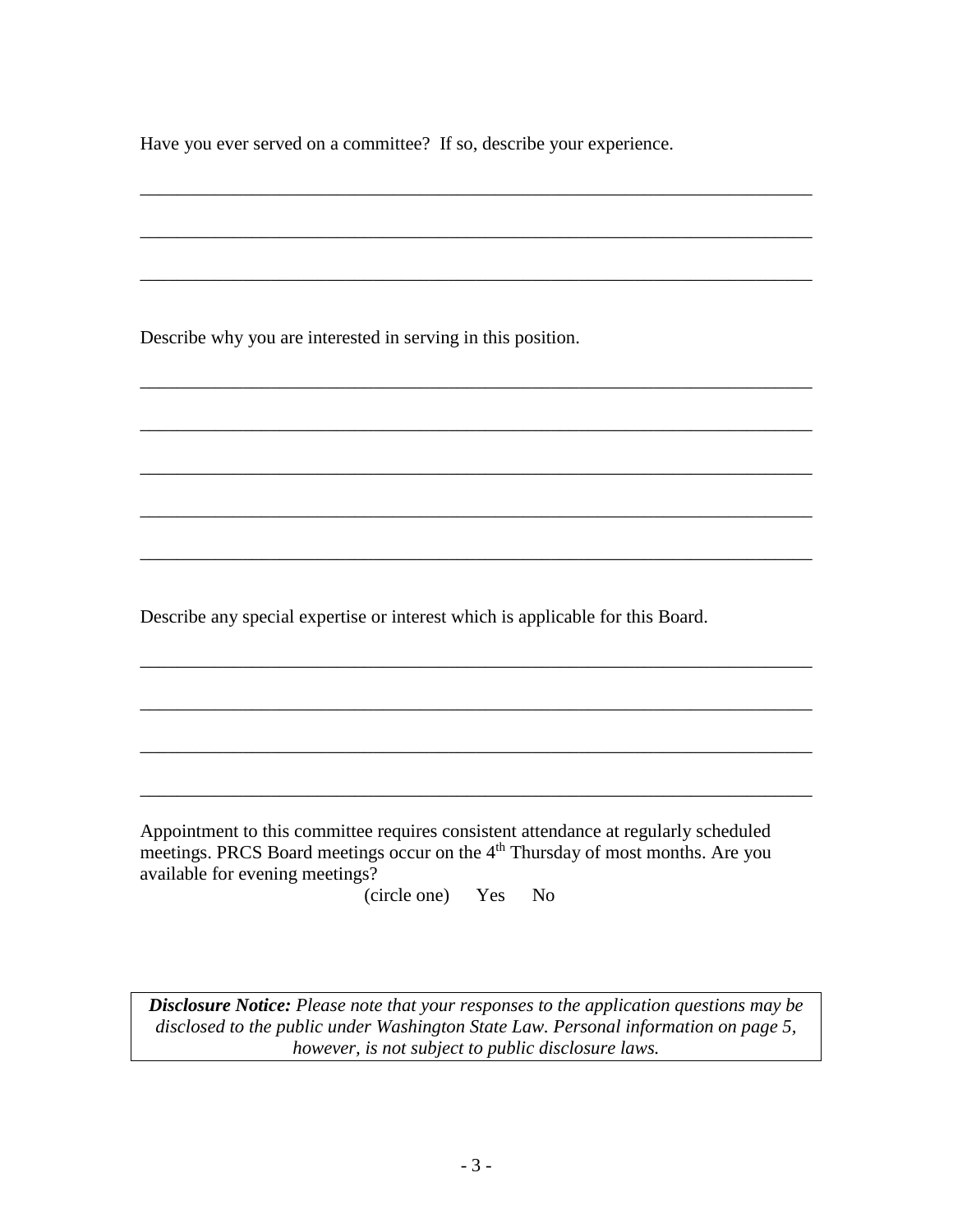Please return this application by **5:00 p.m. on Friday, May 6, 2022** to:

Shoreline City Clerk's Office City of Shoreline 17500 Midvale Avenue North Shoreline, WA 98133

If you have questions about the Parks, Recreation and Cultural Services Board or the process, please email Lori Henrich at lhenrich[@shorelinewa.gov](mailto:lgabrieli@shorelinewa.gov) or call (206) 801-2602.

*Thank you for taking the time to complete this application. Volunteers play a vital role in the Shoreline government. We appreciate your interest.* 

*Please complete the Applicant's Personal Information on the following page.* 

----------------------------------